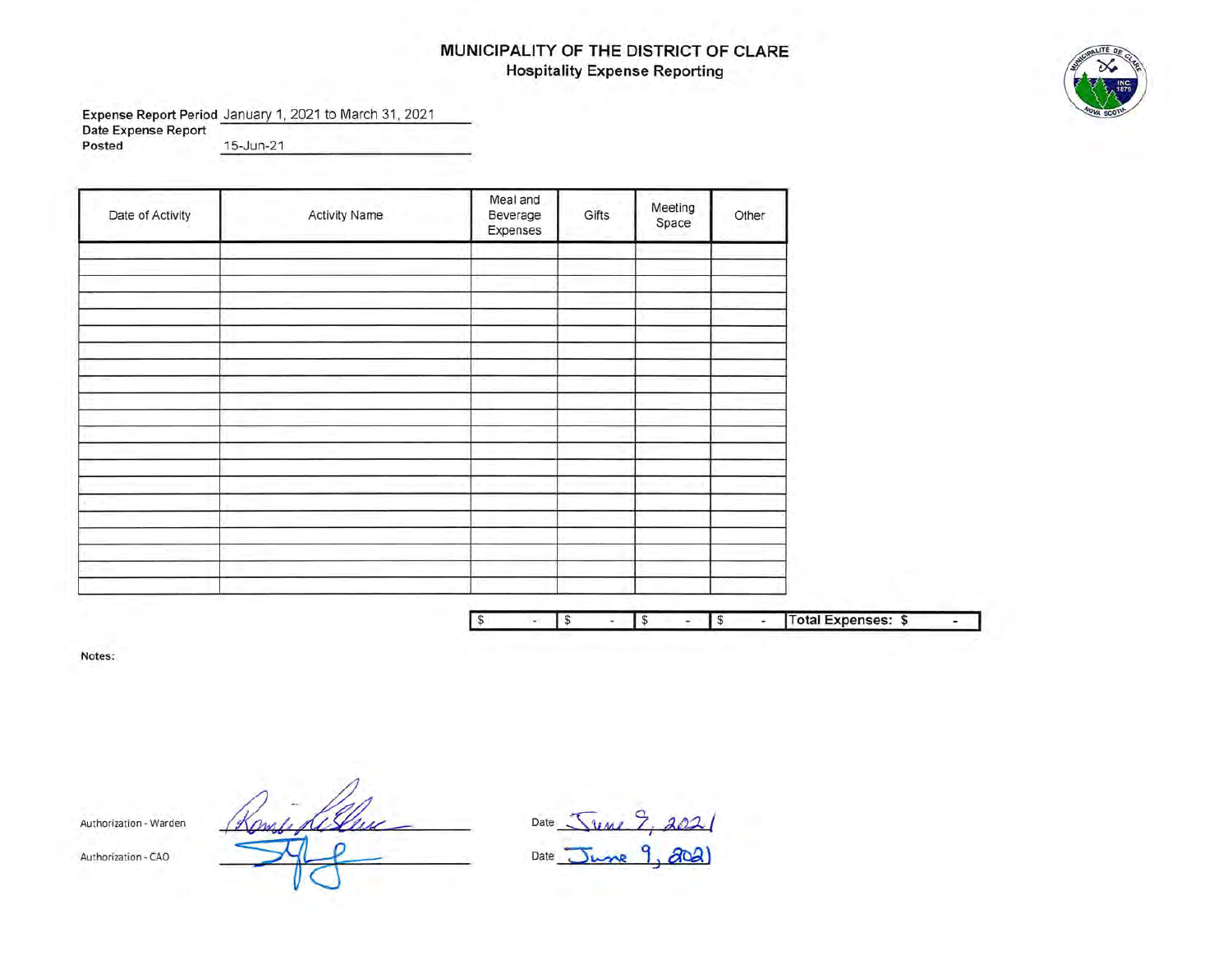#### Claimant's Name: Councillor Nil Doucet **MUNICIPALITY OF THE DISTRICT OF CLARE Council Member Expense Claim Reporting**



**Expense Report Period** January 1, 2021 to March 31 , 2021

**Date Expense Report** 

**Posted** 15-Jun-21

| Date Expense Occurred | Business Purpose of Expense: must include     | kms    |              | Mileage<br>calculated @  |                  |       | Meals  |       | *Other   |
|-----------------------|-----------------------------------------------|--------|--------------|--------------------------|------------------|-------|--------|-------|----------|
|                       | (if applicable): date of travel & destination | driven |              | 0.467                    | <b>Breakfast</b> | Lunch | Dinner | Other | Expenses |
| Oct.2020-Feb.2021     | Mileage - Various meetings                    | 390    | <b>S</b>     | 182.13                   |                  |       |        |       |          |
|                       |                                               |        | S            | $\overline{\phantom{a}}$ |                  |       |        |       |          |
|                       |                                               |        | S            | $\omega_{\rm c}$ .       |                  |       |        |       |          |
|                       |                                               |        | S            | А.                       |                  |       |        |       |          |
|                       |                                               |        | S            | $\sim$                   |                  |       |        |       |          |
|                       |                                               |        | s            | $\sim$                   |                  |       |        |       |          |
|                       |                                               |        | S            | $\overline{\phantom{a}}$ |                  |       |        |       |          |
|                       |                                               |        | $\mathbb{S}$ | ×.                       |                  |       |        |       |          |
|                       |                                               |        | S            | $\sim$                   |                  |       |        |       |          |
|                       |                                               |        | S            | $\sim$                   |                  |       |        |       |          |
|                       |                                               |        | S            | $\tau$                   |                  |       |        |       |          |
|                       |                                               |        | S            | $\sim$                   |                  |       |        |       |          |
|                       |                                               |        | S            | $\sim$                   |                  |       |        |       |          |
|                       |                                               |        | s            | $\overline{\phantom{a}}$ |                  |       |        |       |          |
|                       |                                               |        | S            | $\sim$                   |                  |       |        |       |          |
|                       |                                               |        | S.           | ÷                        |                  |       |        |       |          |
|                       |                                               |        | S            | $\sim$                   |                  |       |        |       |          |
|                       |                                               |        | s            | $\sim$                   |                  |       |        |       |          |
|                       |                                               |        | S            | $\sim$                   |                  |       |        |       |          |
|                       |                                               |        | s            | ٠.                       |                  |       |        |       |          |
|                       |                                               |        | S            | $\sim$                   |                  |       |        |       |          |

L

| 182 |  |  |  |  |  | Total Expenses: \$ | 182.13 |
|-----|--|--|--|--|--|--------------------|--------|

#### **Notes:**

Travel expenses include, but are not limited to accommodations, transportation and incidentals

Professional development expenses include, but are not limited to course registration fees

Business purpose of an expense include, but are not limited to: confernces, meetings, municipal events, professional development

Alcohol cannot be expensed by an individual to a municipality

·Municipalities are required by the MGA to report travel, meals and professional development expenses. Municipalities may choose to report other expenses.

Authorization - Warden <u>Rompique (Chine</u> 1, 2021)</u><br>Authorization - CAO **1, 2021**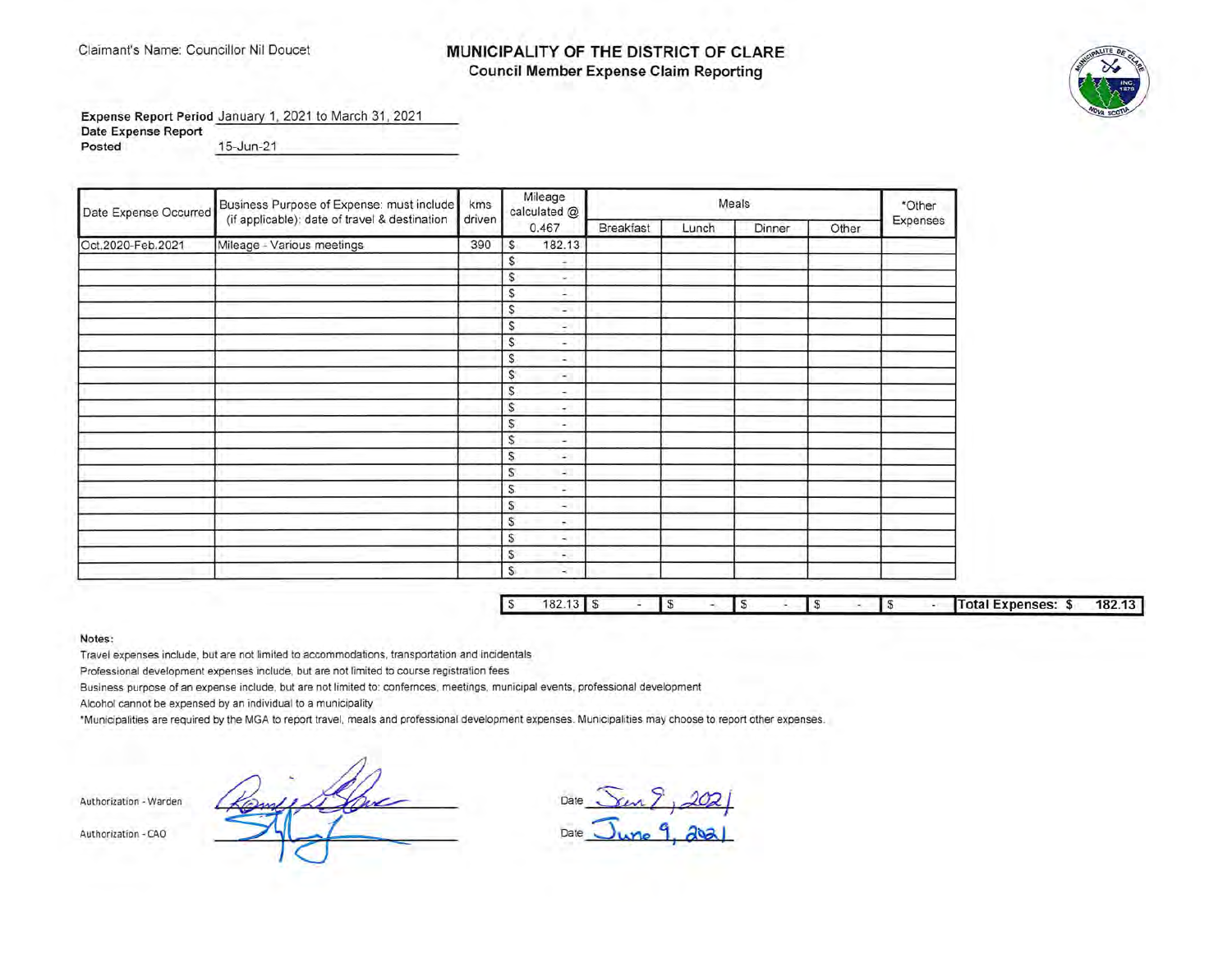### Claimant's Name: Councillor Danny Hill **MUNICIPALITY OF THE DISTRICT OF CLARE Council Member Expense Claim Reporting**



**Expense Report Period** January 1, 2021 to March 31 , 2021

**Date Expense Report** 

**Posted** 15-Jun-21 15-Jun-21

| Date Expense Occurred | Business Purpose of Expense: must include     | kms    |                | Mileage<br>calculated @ |                  |       | Meals  |       | *Other   |
|-----------------------|-----------------------------------------------|--------|----------------|-------------------------|------------------|-------|--------|-------|----------|
|                       | (if applicable): date of travel & destination | driven |                | 0.467                   | <b>Breakfast</b> | Lunch | Dinner | Other | Expenses |
| January 2021          | Mileage to various meetings                   | 68     | S              | 31.76                   |                  |       |        |       |          |
| February 2021         | Mileage to various meetings                   | 216    | s              | 100.87                  |                  |       |        |       |          |
|                       |                                               |        | \$             | ÷                       |                  |       |        |       |          |
|                       |                                               |        | S              | in.                     |                  |       |        |       |          |
|                       |                                               |        | S              | ÷                       |                  |       |        |       |          |
|                       |                                               |        | S              | $\sim$                  |                  |       |        |       |          |
|                       |                                               |        | S              | ÷                       |                  |       |        |       |          |
|                       |                                               |        | S              | ٠                       |                  |       |        |       |          |
|                       |                                               |        | S              | ÷                       |                  |       |        |       |          |
|                       |                                               |        | S              | ×                       |                  |       |        |       |          |
|                       |                                               |        | S              | ×                       |                  |       |        |       |          |
|                       |                                               |        | S              | ٠                       |                  |       |        |       |          |
|                       |                                               |        | S              | ÷.                      |                  |       |        |       |          |
|                       |                                               |        | S              | ٠                       |                  |       |        |       |          |
|                       |                                               |        | S              | a.                      |                  |       |        |       |          |
|                       |                                               |        | $\mathbb{S}$   | ۰                       |                  |       |        |       |          |
|                       |                                               |        | S              | ÷.                      |                  |       |        |       |          |
|                       |                                               |        | S              | ٠                       |                  |       |        |       |          |
|                       |                                               |        | S              | Ŀ.                      |                  |       |        |       |          |
|                       |                                               |        | \$             | ٠                       |                  |       |        |       |          |
|                       |                                               |        | $\mathfrak{s}$ | $\sim$                  |                  |       |        |       |          |

| l s | υZ |  |  |  |  |  | <b>Sexter Expenses: S</b> | 22C<br>132.63 |
|-----|----|--|--|--|--|--|---------------------------|---------------|

**Notes:** 

Travel expenses include, but are not limited to accommodations, transportation and incidentals

Professional development expenses include, but are not limited to course registration fees

Business purpose of an expense include, but are not limited to: confernces, meetings, municipal events, professional development

Alcohol cannot be expensed by an individual to a municipality

·Municipalities are required by the MGA to report travel , meals and professional development expenses. Municipalities may choose to report other expenses.

Authorization - Warden

Date <u>Jene  $\frac{8}{2021}$ </u> Date <del>June 1, 202</del>1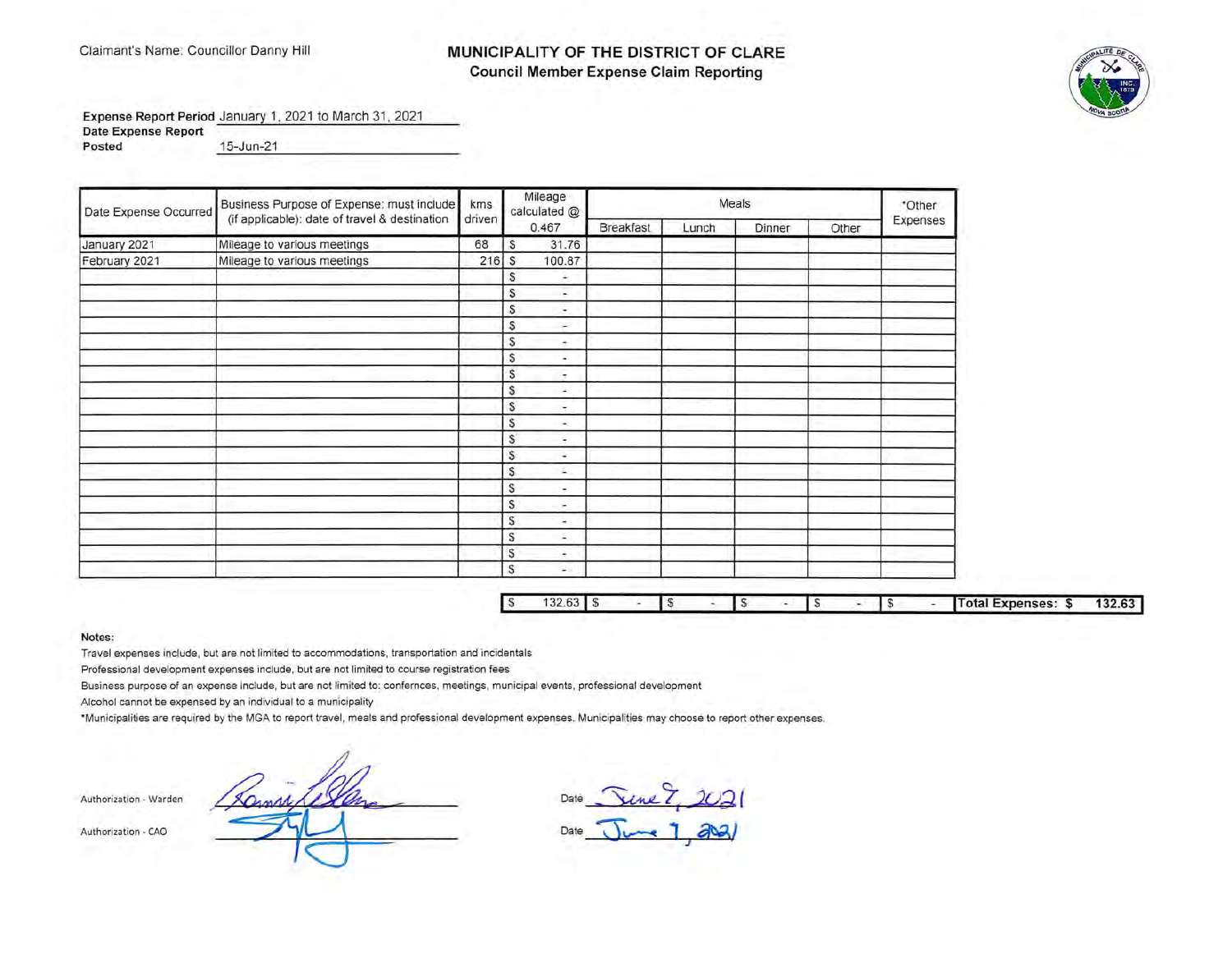## Claimant's Name: Councillor Philippe Gaudet **MUNICIPALITY OF THE DISTRICT OF CLARE Council Member Expense Claim Reporting**



**Expense Report Period** January 1, 2021 to March 31 , 2021

**Date Expense Report** 

**Posted** \_1c...:5---J.:..u.:..n.c..-.;:: 2 \_\_ 1\_\_\_\_\_\_\_\_\_\_\_ \_

| Date Expense Occurred | Business Purpose of Expense: must include     | kms    | Mileage<br>calculated @          |           |       | Meals  |       | *Other   |
|-----------------------|-----------------------------------------------|--------|----------------------------------|-----------|-------|--------|-------|----------|
|                       | (if applicable): date of travel & destination | driven | 0.467                            | Breakfast | Lunch | Dinner | Other | Expenses |
|                       |                                               |        | s<br>$\sim$                      |           |       |        |       |          |
|                       |                                               |        | S<br>÷                           |           |       |        |       |          |
|                       |                                               |        | S<br>a,                          |           |       |        |       |          |
|                       |                                               |        | S<br>$\bullet$                   |           |       |        |       |          |
|                       |                                               |        | S<br>$\sim$                      |           |       |        |       |          |
|                       |                                               |        | \$<br>$\overline{a}$             |           |       |        |       |          |
|                       |                                               |        | s<br>Ω                           |           |       |        |       |          |
|                       |                                               |        | $\frac{1}{2}$<br>S.              |           |       |        |       |          |
|                       |                                               |        | S.<br>÷                          |           |       |        |       |          |
|                       |                                               |        | S<br>$\sim$                      |           |       |        |       |          |
|                       |                                               |        | S<br>$\sim$                      |           |       |        |       |          |
|                       |                                               |        | S<br>£.                          |           |       |        |       |          |
|                       |                                               |        | \$<br>œ.                         |           |       |        |       |          |
|                       |                                               |        | $\mathbb{S}$<br>$\rightarrow$    |           |       |        |       |          |
|                       |                                               |        | S<br>÷                           |           |       |        |       |          |
|                       |                                               |        | \$<br>$\rightarrow$              |           |       |        |       |          |
|                       |                                               |        | S<br>×.                          |           |       |        |       |          |
|                       |                                               |        | S<br>$\mathcal{L}_{\mathcal{A}}$ |           |       |        |       |          |
|                       |                                               |        | \$<br>in.                        |           |       |        |       |          |
|                       |                                               |        | \$<br>w.                         |           |       |        |       |          |
|                       |                                               |        | S.<br>×.                         |           |       |        |       |          |

|  |  |  |  |  |  |  |  |  |  |  | <b>The Common</b><br>lotal Expenses:<br>×п.<br>_______________ |  |
|--|--|--|--|--|--|--|--|--|--|--|----------------------------------------------------------------|--|
|--|--|--|--|--|--|--|--|--|--|--|----------------------------------------------------------------|--|

**Notes:** 

Travel expenses include, but are not limited to accommodations, transportation and incidentals

Professional development expenses include, but are not limited to course registration fees

Business purpose of an expense include, but are not limited to: confernces, meetings, municipal events, professional development

Alcohol cannot be expensed by an individual to a municipality

\*Municipalities are required by the MGA to report travel, meals and professional development expenses. Municipalities may choose to report other expenses.

**Authorization - Warden** 

Date <u>[clase  $\left[202\right]$ </u> Date **June 9, 2021**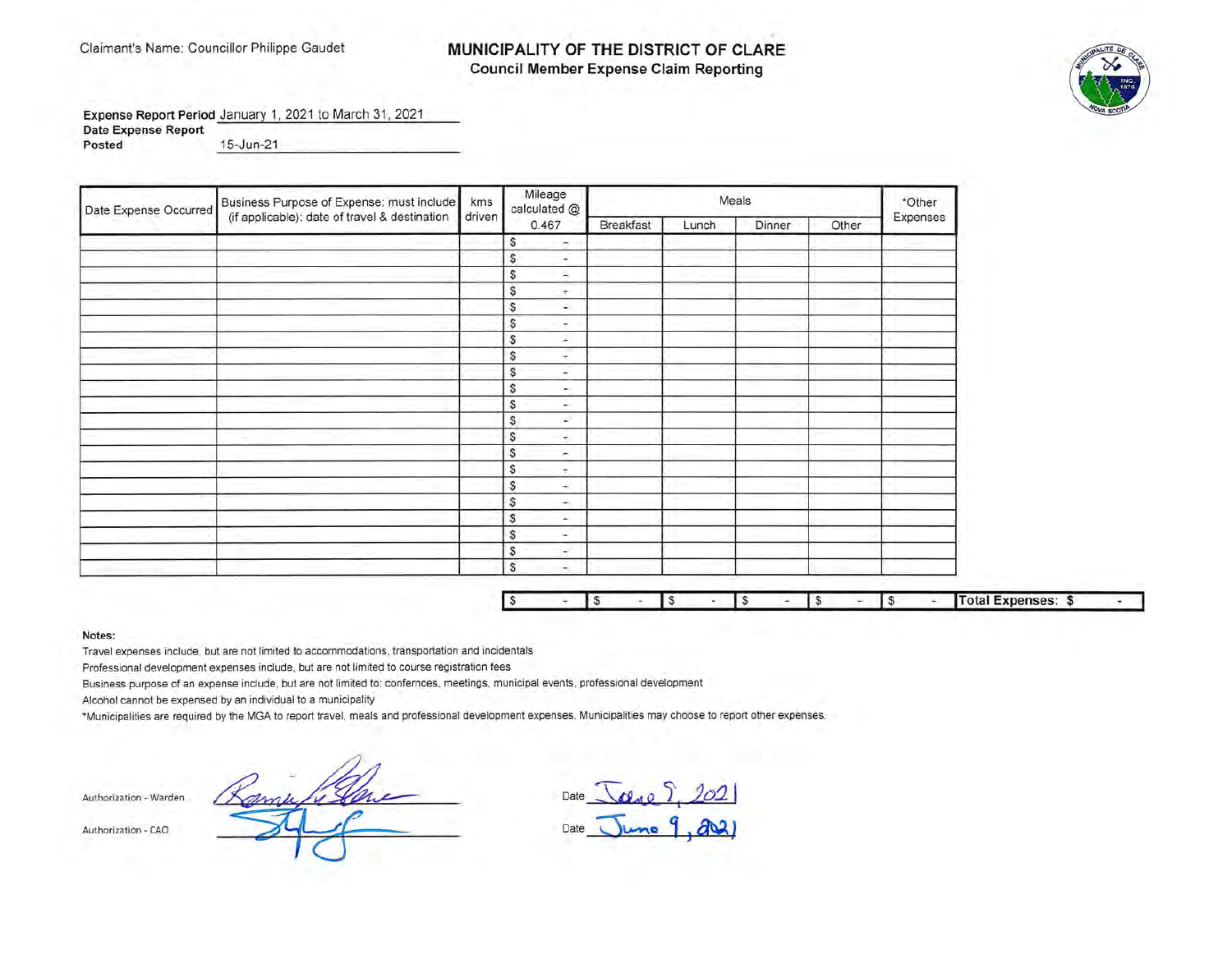### Claimant's Name: Councillor Carl Deveau **MUNICIPALITY OF THE DISTRICT OF CLARE Council Member Expense Claim Reporting**



Expense Report Period January 1, 2021 to March 31, 2021

**Date Expense Report Posted** 15-Jun-21 -----------------

| Date Expense Occurred | Business Purpose of Expense: must include     | kms    |              | Mileage<br>calculated @  |                  |       | Meals  |        | *Other   |
|-----------------------|-----------------------------------------------|--------|--------------|--------------------------|------------------|-------|--------|--------|----------|
|                       | (if applicable): date of travel & destination | driven |              | 0.467                    | <b>Breakfast</b> | Lunch | Dinner | Other  | Expenses |
| February 2021         | Mileage to various meetings                   | 116    | S            | 54.17                    |                  |       |        |        |          |
|                       |                                               |        | S            | $\sim$                   |                  |       |        |        |          |
|                       |                                               |        | S            | $\rightarrow$            |                  |       |        |        |          |
|                       |                                               |        | S            | ÷.                       |                  |       |        |        |          |
|                       |                                               |        | S            | $\overline{\phantom{a}}$ |                  |       |        |        |          |
|                       |                                               |        | S            | $\sim$                   |                  |       |        |        |          |
|                       |                                               |        | $\mathbb{S}$ | ÷                        |                  |       |        |        |          |
|                       |                                               |        | S            | ٠                        |                  |       |        |        |          |
|                       |                                               |        | \$           | ÷                        |                  |       |        |        |          |
|                       |                                               |        | $\mathbb S$  | n.                       |                  |       |        |        |          |
|                       |                                               |        | S            | ×                        |                  |       |        |        |          |
|                       |                                               |        | S            | $\ddot{}$                |                  |       |        |        |          |
|                       |                                               |        | S            | $\sim$                   |                  |       |        |        |          |
|                       |                                               |        | S            | $\sim$                   |                  |       |        |        |          |
|                       |                                               |        | $\mathbb{S}$ | s.                       |                  |       |        |        |          |
|                       |                                               |        | \$           | ÷                        |                  |       |        |        |          |
|                       |                                               |        | S            | $\sim$                   |                  |       |        |        |          |
|                       |                                               |        | $\mathbb{S}$ | ÷                        |                  |       |        | $\sim$ |          |
|                       |                                               |        | $\mathbb S$  | œ.                       |                  |       |        |        |          |
|                       |                                               |        | $\mathbb{S}$ | ۰                        |                  |       |        |        |          |
|                       |                                               |        | $\mathbb S$  | ×.                       |                  |       |        |        |          |

| ∼ |  |  |  |  |  | al Expenses: " | 54 |
|---|--|--|--|--|--|----------------|----|

**Notes:** 

Travel expenses include, but are not limited to accommodations, transportation and incidentals

Professional development expenses include, but are not limited to course registration fees

Business purpose of an expense include, but are not limited to: confernces, meetings, municipal events, professional development

Alcohol cannot be expensed by an individual to a municipality

\*Municipalities are required by the MGA to report travel, meals and professional development expenses. Municipalities may choose to report other expenses.

Authorization - Warden *(Complete Line - Date Line 7, 2021* Authorization - CAO Date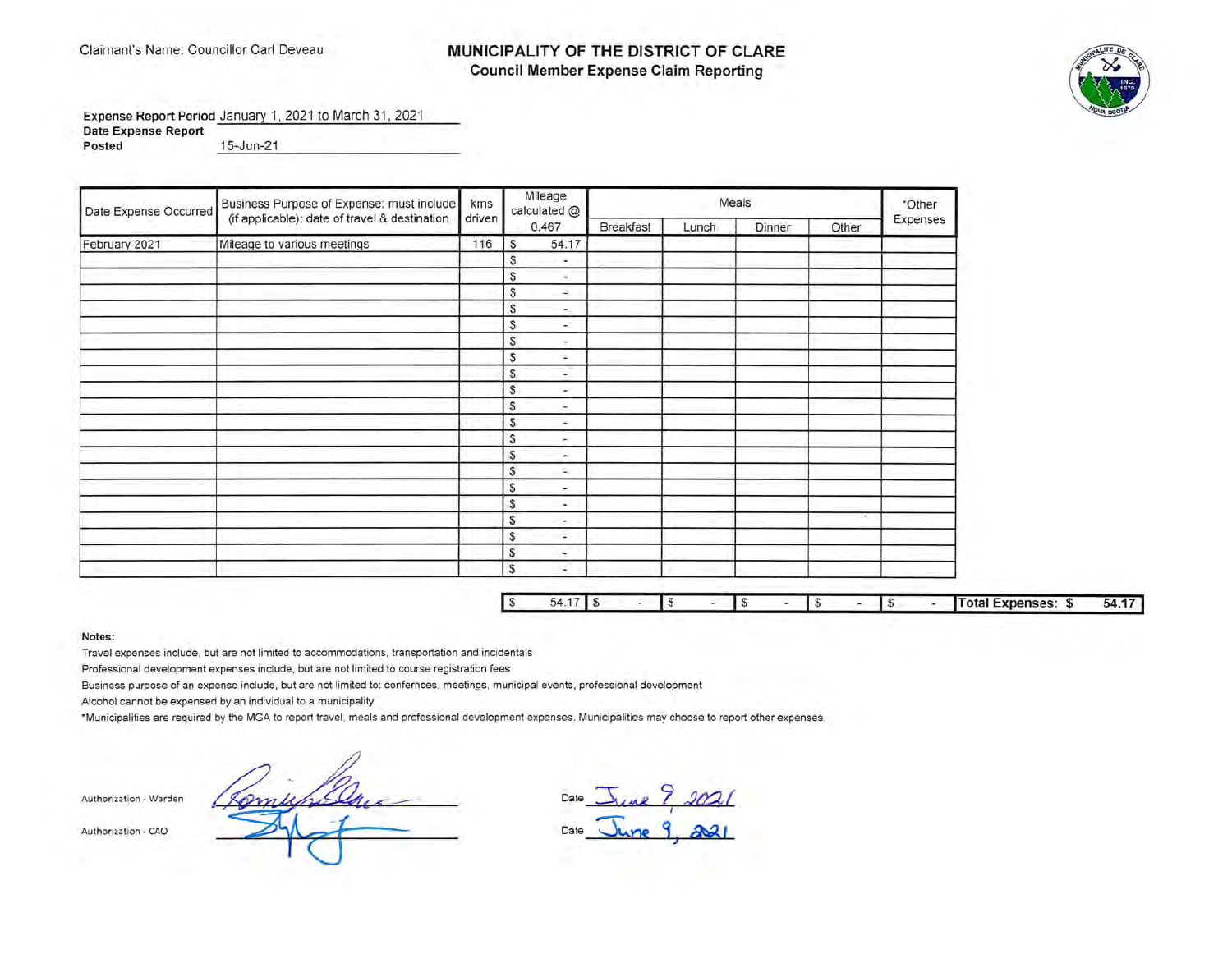#### Claimant's Name: Councillor Brian Comeau **MUNICIPALITY OF THE DISTRICT OF CLARE Council Member Expense Claim Reporting**



**Expense Report Period** January 1, 2021 to March 31, 2021

**Date Expense Report** 

**Posted** 15-Jun-21 15-Jun-21

| Date Expense Occurred | Business Purpose of Expense: must include     | kms    |   | Mileage<br>calculated @  |           |       | Meals  |       | *Other   |
|-----------------------|-----------------------------------------------|--------|---|--------------------------|-----------|-------|--------|-------|----------|
|                       | (if applicable): date of travel & destination | driven |   | 0.467                    | Breakfast | Lunch | Dinner | Other | Expenses |
|                       |                                               |        | s | ÷                        |           |       |        |       |          |
|                       |                                               |        | S | e and                    |           |       |        |       |          |
|                       |                                               |        | S | ٠                        |           |       |        |       |          |
|                       |                                               |        | S | ۰                        |           |       |        |       |          |
|                       |                                               |        | S | $\overline{\phantom{a}}$ |           |       |        |       |          |
|                       |                                               |        | S | $\overline{a}$           |           |       |        |       |          |
|                       |                                               |        | S | ۰                        |           |       |        |       |          |
|                       |                                               |        | S | $\sim$                   |           |       |        |       |          |
|                       |                                               |        | S | $\overline{\phantom{a}}$ |           |       |        |       |          |
|                       |                                               |        | S | $\overline{\phantom{a}}$ |           |       |        |       |          |
|                       |                                               |        | S | ۰.                       |           |       |        |       |          |
|                       |                                               |        | S | ٠                        |           |       |        |       |          |
|                       |                                               |        | S | ۰                        |           |       |        |       |          |
|                       |                                               |        | S | ٠.                       |           |       |        |       |          |
|                       |                                               |        | S | ۰                        |           |       |        |       |          |
|                       |                                               |        | S | ٠                        |           |       |        |       |          |
|                       |                                               |        | S | w.                       |           |       |        |       |          |
|                       |                                               |        | S | ۰                        |           |       |        |       |          |
|                       |                                               |        | S | a.                       |           |       |        |       |          |
|                       |                                               |        | S | ٠                        |           |       |        |       |          |
|                       |                                               |        | S | ۰                        |           |       |        |       |          |

|  |  |  |  |  |  | .Total<br>Expenses: \$ |  |
|--|--|--|--|--|--|------------------------|--|

**Notes:** 

Travel expenses include, but are not limited to accommodations, transportation and incidentals

Professional development expenses include, but are not limited to course registration fees

Business purpose of an expense include, but are not limited to: confernces, meetings, municipal events, professional development

Alcohol cannot be expensed by an individual to a municipality

\*Municipalities are required by the MGA to report travel, meals and professional development expenses. Municipalities may choose to report other expenses.

Authorization - Warden

The material content of the metal content of the metal content of the metal content of the metal content of the metal of the metal of the MGA to report travel, meals and professional development expenses. Municipal events,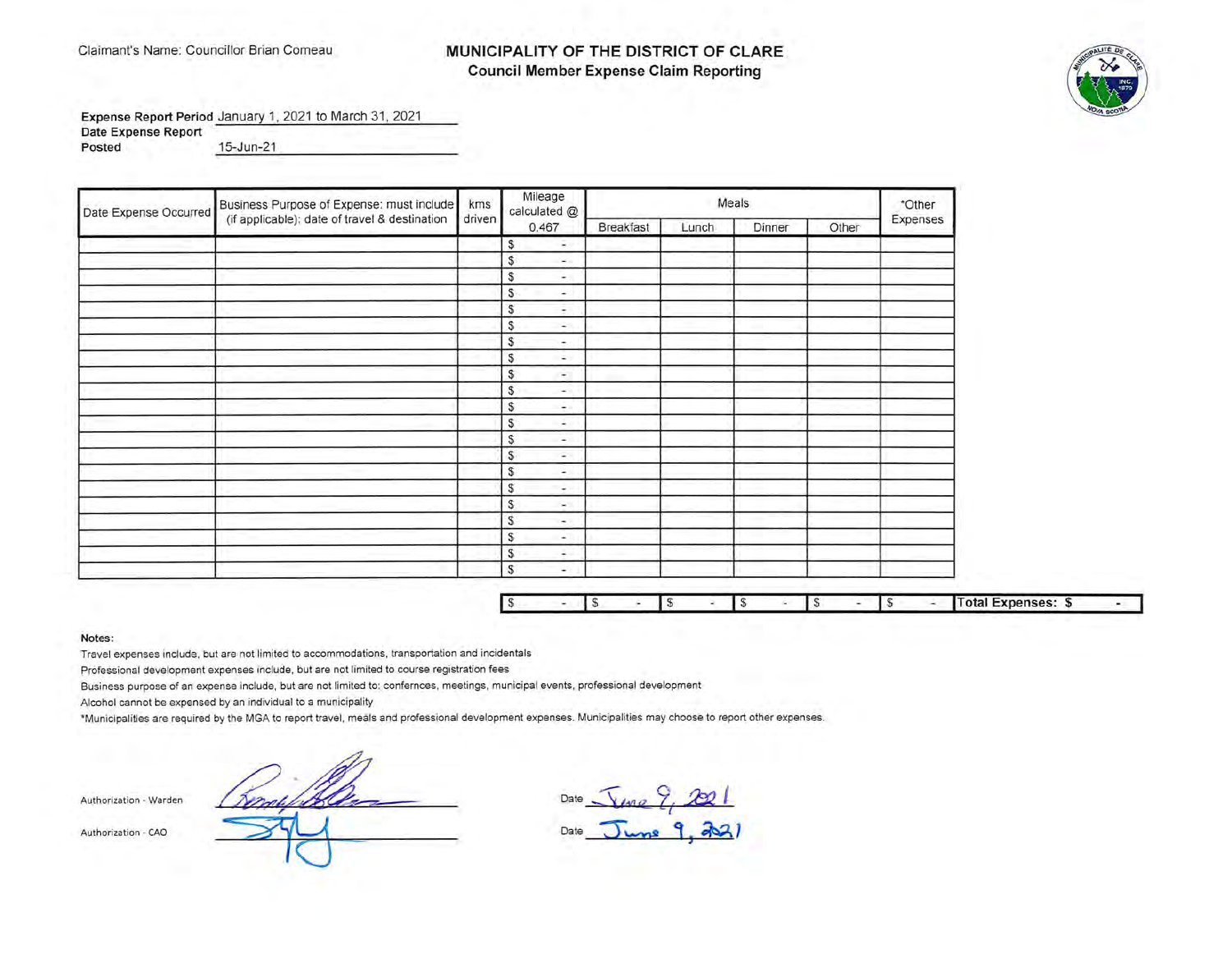## Claimant's Name: Councillor Eric Pothier **MUNICIPALITY OF THE DISTRICT OF CLARE Council Member Expense Claim Reporting**



**Expense Report Period** January 1, 2021 to March 31 , 2021

**Date Expense Report Posted** 15-Jun-21 15-Jun-21

| Date Expense Occurred | Business Purpose of Expense: must include     |        | Mileage<br>calculated @ |                          |                  | *Other |        |       |          |
|-----------------------|-----------------------------------------------|--------|-------------------------|--------------------------|------------------|--------|--------|-------|----------|
|                       | (if applicable): date of travel & destination | driven |                         | 0.467                    | <b>Breakfast</b> | Lunch  | Dinner | Other | Expenses |
| January-February 2021 | Mileage to various meeetings                  | 272    | s                       | 127.02                   |                  |        |        |       |          |
|                       |                                               |        | S                       | ۰                        |                  |        |        |       |          |
|                       |                                               |        | S                       | ÷.                       |                  |        |        |       |          |
|                       |                                               |        | S                       | $\sim$                   |                  |        |        |       |          |
|                       |                                               |        | S                       | ×,                       |                  |        |        |       |          |
|                       |                                               |        | S                       | G V                      |                  |        |        |       |          |
|                       |                                               |        | s                       | ×.                       |                  |        |        |       |          |
|                       |                                               |        | S.                      | $\sim$                   |                  |        |        |       |          |
|                       |                                               |        | S                       | Q,                       |                  |        |        |       |          |
|                       |                                               |        | S                       | ÷                        |                  |        |        |       |          |
|                       |                                               |        | S                       | Q                        |                  |        |        |       |          |
|                       |                                               |        | S                       | $\sim$                   |                  |        |        |       |          |
|                       |                                               |        | S                       | c                        |                  |        |        |       |          |
|                       |                                               |        | S                       | ÷.                       |                  |        |        |       |          |
|                       |                                               |        | S                       | ÷.                       |                  |        |        |       |          |
|                       |                                               |        | S                       | ÷.                       |                  |        |        |       |          |
|                       |                                               |        | S                       | $\omega$                 |                  |        |        |       |          |
|                       |                                               |        | S                       | 2                        |                  |        |        |       |          |
|                       |                                               |        | S                       | $\sim$                   |                  |        |        |       |          |
|                       |                                               |        | S                       | $\sim$                   |                  |        |        |       |          |
|                       |                                               |        | S                       | $\overline{\phantom{0}}$ |                  |        |        |       |          |

| $\sim$ | $\cap$ |  |  |  |  |  | Total Expenses: \$ |  |
|--------|--------|--|--|--|--|--|--------------------|--|

**Notes:** 

Travel expenses include, but are not limited to accommodations, transportation and incidentals

Professional development expenses include, but are not limited to course registration fees

Business purpose of an expense include, but are not limited to: confernces, meetings, municipal events, professional development

Alcohol cannot be expensed by an individual to a municipality

\*Municipalities are required by the MGA to report travel, meals and professional development expenses. Municipalities may choose to report other expenses.

**Authorization - Wa rden** 

Authorization - CAO

Date , **S'u.M.( 7** I *..2C()J*  Date  $\sqrt{\log 9}$  and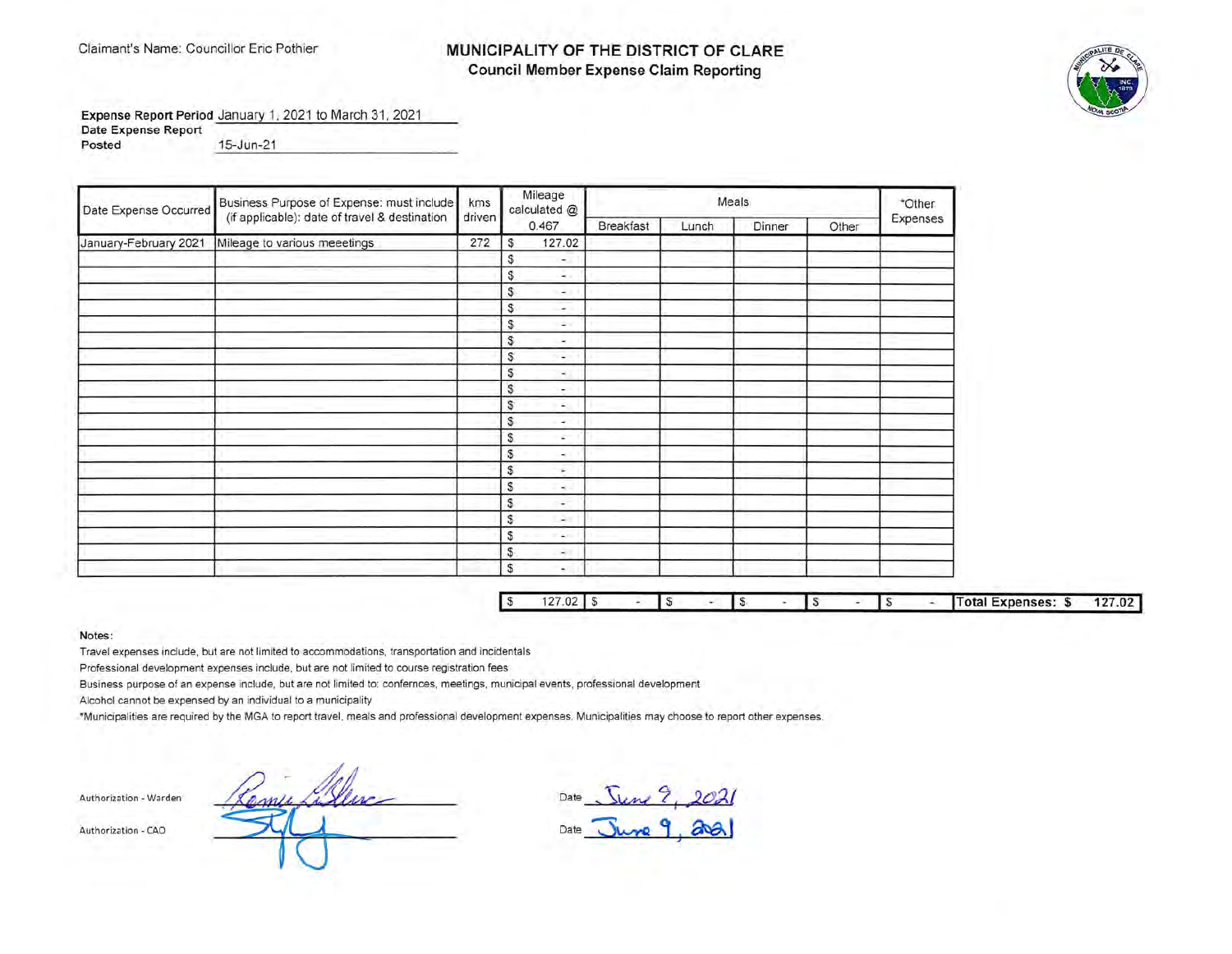## Claimant's Name: Deputy Warden Yvon LeBlanc **MUNICIPALITY OF THE DISTRICT OF CLARE Council Member Expense Claim Reporting**



Expense Report Period January 1, 2021 to March 31, 2021 **Date Expense Report** 

Posted Posted 15-Jun-21

| Date Expense Occurred | Business Purpose of Expense: must include     | kms<br>driven | Mileage<br>calculated @                  |           | Meals |        |       |          |  |  |
|-----------------------|-----------------------------------------------|---------------|------------------------------------------|-----------|-------|--------|-------|----------|--|--|
|                       | (if applicable): date of travel & destination |               | 0.467                                    | Breakfast | Lunch | Dinner | Other | Expenses |  |  |
|                       |                                               |               | S<br>÷.                                  |           |       |        |       |          |  |  |
|                       |                                               |               | S<br>i.                                  |           |       |        |       |          |  |  |
|                       |                                               |               | S<br>٠.                                  |           |       |        |       |          |  |  |
|                       |                                               |               | S<br>÷.                                  |           |       |        |       |          |  |  |
|                       |                                               |               | S<br>÷.                                  |           |       |        |       |          |  |  |
|                       |                                               |               | S<br>$\overline{\phantom{a}}$            |           |       |        |       |          |  |  |
|                       |                                               |               | \$<br>$\sim$                             |           |       |        |       |          |  |  |
|                       |                                               |               | S<br>۰.                                  |           |       |        |       |          |  |  |
|                       |                                               |               | S<br>٠.                                  |           |       |        |       |          |  |  |
|                       |                                               |               | S<br>٠                                   |           |       |        |       |          |  |  |
|                       |                                               |               | S<br>z.                                  |           |       |        |       |          |  |  |
|                       |                                               |               | S<br>$\overline{\phantom{a}}$            |           |       |        |       |          |  |  |
|                       |                                               |               | S<br>w.                                  |           |       |        |       |          |  |  |
|                       |                                               |               | S<br>×.                                  |           |       |        |       |          |  |  |
|                       |                                               |               | $\mathbb{S}$<br>$\overline{\phantom{a}}$ |           |       |        |       |          |  |  |
|                       |                                               |               | \$<br>÷                                  |           |       |        |       |          |  |  |
|                       |                                               |               | S<br>$\sim$                              |           |       |        |       |          |  |  |
|                       |                                               |               | S<br>$\overline{a}$                      |           |       |        |       |          |  |  |
|                       |                                               |               | S<br>$\ddot{ }$                          |           |       |        |       |          |  |  |
|                       |                                               |               | s<br>$\overline{\phantom{a}}$            |           |       |        |       |          |  |  |
|                       |                                               |               | \$<br>$\overline{\phantom{a}}$           |           |       |        |       |          |  |  |

|  |  |  | Total Expenses: \$ |  |
|--|--|--|--------------------|--|

**Notes:** 

Travel expenses include, but are not limited to accommodation's, transportation and incidentals

Professional development expenses include, but are not limited to course registration fees

Business purpose of an expense include, but are not limited to: confernces, meetings, municipal events, professional development

Alcohol cannot be expensed by an individual to a municipality

"Municipalities are required by the MGA to report travel, meals and professional development expenses. Municipal ities may choose to report other expenses.

Authorization - Warden Romain Remains Pate - Sene 9, 2021 Authorization - CAO **Date** <u>**A**</u>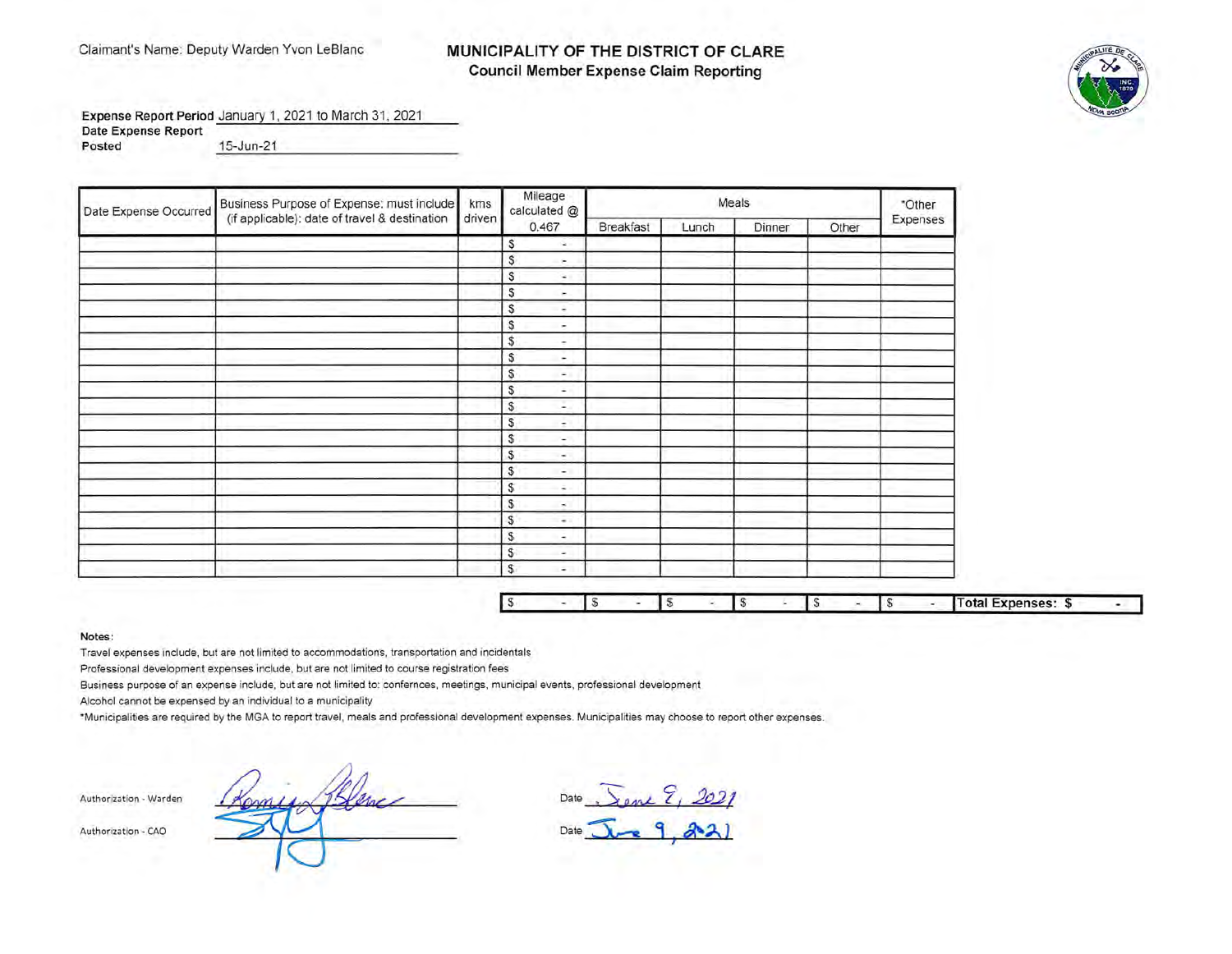## Claimant's Name: CAO Stephane Cyr **MUNICIPALITY OF THE DISTRICT OF CLARE Council Member Expense Claim Reporting**



**Expense Report Period** January 1, 2021 to March 31, 2021

**Date Expense Report** 

**Posted** 15-Jun-21 15-Jun-21 2005

| Date Expense Occurred | Business Purpose of Expense: must include     |        | Mileage<br>calculated @ |          |                  | *Other |        |       |             |  |
|-----------------------|-----------------------------------------------|--------|-------------------------|----------|------------------|--------|--------|-------|-------------|--|
|                       | (if applicable): date of travel & destination | driven | 0.467                   |          | <b>Breakfast</b> | Lunch  | Dinner | Other | Expenses    |  |
| January 13, 2021      | AMANS Legal Forum                             |        | s<br>×.                 |          |                  |        |        |       | 130.36<br>s |  |
| January 2021          | Mileage to various meetings                   | 138    | s                       | 70.98    |                  |        |        |       |             |  |
| March 2021            | CPANS - Membership                            |        | S.                      | c        |                  |        |        |       | \$1,058.54  |  |
| March 2021            | Mileage to various meetings                   | 32     | S.                      | 13.31    |                  |        |        |       |             |  |
|                       |                                               |        | s                       | ٠        |                  |        |        |       |             |  |
|                       |                                               |        | s.                      | ω,       |                  |        |        |       |             |  |
|                       |                                               |        | S                       | ٠        |                  |        |        |       |             |  |
|                       |                                               |        | S                       | ×        |                  |        |        |       |             |  |
|                       |                                               |        | S                       | ÷        |                  |        |        |       |             |  |
|                       |                                               |        | S                       | w.       |                  |        |        |       |             |  |
|                       |                                               |        | s                       | ×.       |                  |        |        |       |             |  |
|                       |                                               |        | S                       | ¥        |                  |        |        |       |             |  |
|                       |                                               |        | S                       | ÷.       |                  |        |        |       |             |  |
|                       |                                               |        | S                       | ٠        |                  |        |        |       |             |  |
|                       |                                               |        | S                       | ÷.       |                  |        |        |       |             |  |
|                       |                                               |        | S                       | ÷.       |                  |        |        |       |             |  |
|                       |                                               |        | S                       | ÷.       |                  |        |        |       |             |  |
|                       |                                               |        | S                       | ÷.       |                  |        |        |       |             |  |
|                       |                                               |        | S                       | a,       |                  |        |        |       |             |  |
|                       |                                               |        | S                       | $\omega$ |                  |        |        |       |             |  |
|                       |                                               |        | S                       | u        |                  |        |        |       |             |  |

| $84.29$ $\degree$ |  |  |  |  |  |  |  |  | \$ 1,188.90 Total Expenses: \$ 1,273.19 |
|-------------------|--|--|--|--|--|--|--|--|-----------------------------------------|
|-------------------|--|--|--|--|--|--|--|--|-----------------------------------------|

**Notes:** 

Travel expenses include, but are not limited to accommodations, transportation and incidentals

Professional development expenses include, but are not limited to course registration fees

Business purpose of an expense include, but are not limited to: confernces, meetings, municipal events, professional development

Alcohol cannot be expensed by an individual to a municipality

\*Municipalities are required by the MGA to report travel, meals and professional development expenses. Municipalities may choose to report other expenses.

Authorization - Warden

Authorization - CAO

Date <u>June 9, 2021</u> Date <u>June</u> 9, 2021